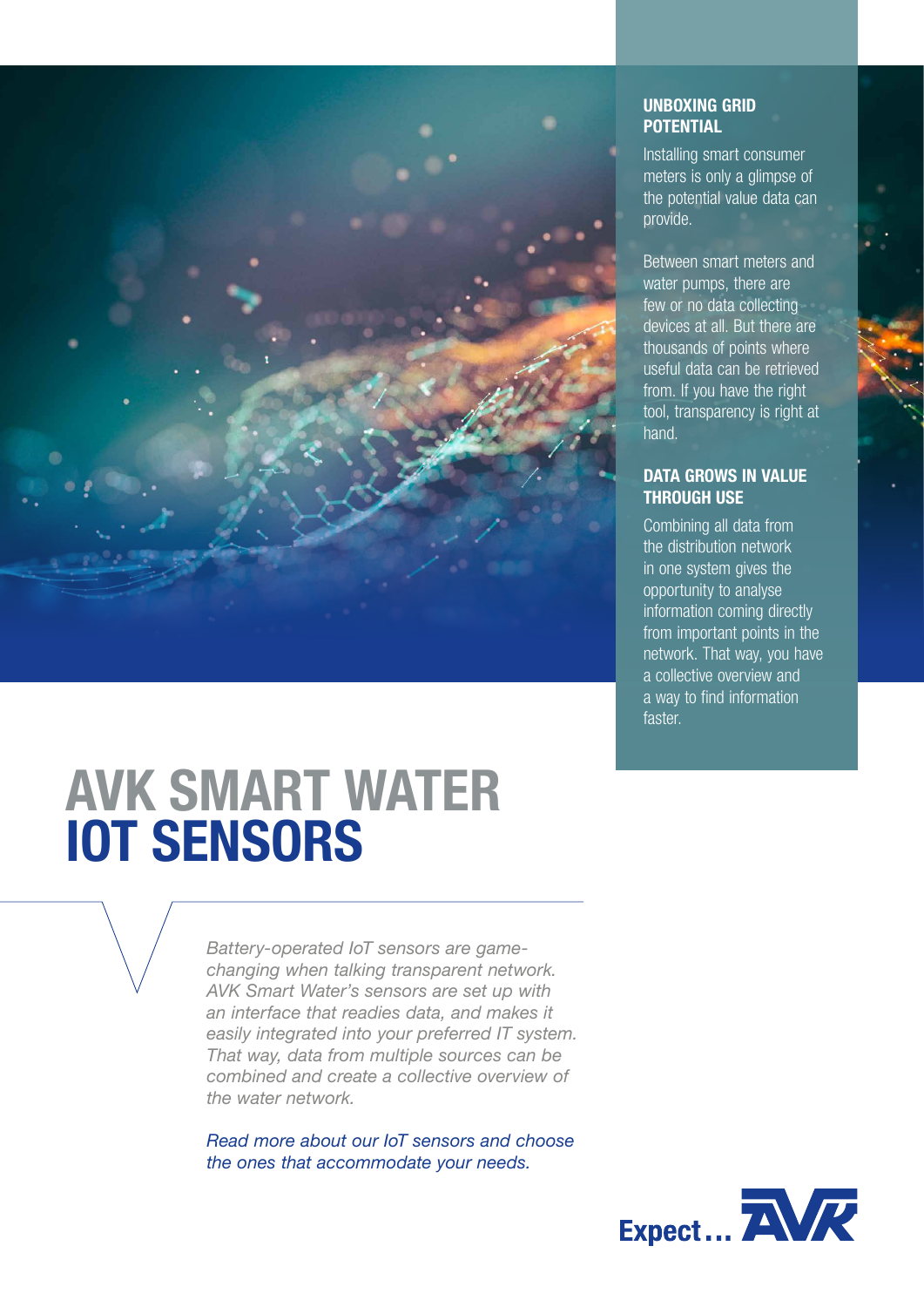#### VIDI Positioner

Avoid time-consuming tasks such as searching for anomalies caused by a wrongly positioned valve. With VIDI Positioner installed, you get continuous monitoring of critical valves, which will increase reliability of flow and pressure measurements in the distribution network.

VIDI Positioner indicates in percentages 0-100 how much the valve is open. That way, it is easy to detect if valves are rightfully opened or closed. Due to its battery and communication technology, VIDI Positioner is easy to install and can transmit data to any preferred IT system even from underground installations.



#### VIDI Cap

Monitoring fire hydrants is a great way to detect tampering. With sensors installed on fire hydrants, it becomes easier to distinguish between real water loss or necessary use of water.

VIDI Cap provides valuable insights into the use of hydrants by remotely monitoring any operation of the cap. That way, you will be able to monitor any attempt to tamper with the hydrant, and even get an immediate warning in case of a collision. In addition, monitoring fire hydrants can help to control the risk of contamination.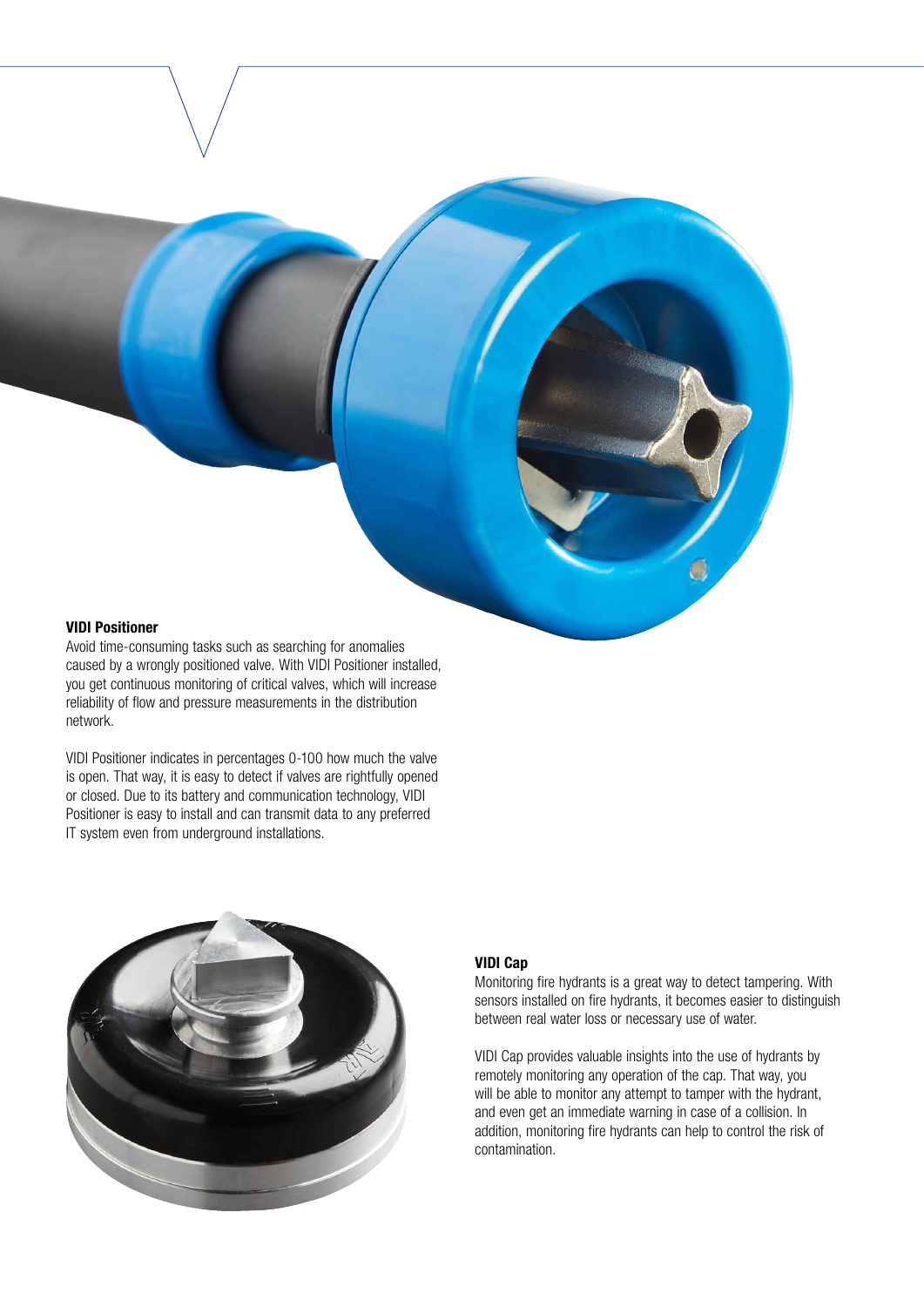#### VIDI Pressure

Adjusting pressure to consumption will balance out pressure fluctuations, increase the lifetime of pipes, and optimise the amount of energy used by pumps.

With VIDI Pressure, you can get an overview of the pressure levels in the distribution network, which makes it easier to discover fluctuations. Due to its battery and communication technology, VIDI Pressure can be installed in chambers, wells or pits and still transmit data.

#### VIDI Temperature

Water temperature in the distribution network varies depending on different parameters, which makes it necessary to monitor the temperature on an ongoing basis.

VIDI Temperature measures and transmits the water temperature from  $-20^\circ$  up to  $+80^\circ$ , which will help you keep the recommended temperatures to avoid bacteria formation. Due to its flexible design, VIDI Temperature can easily be installed at selected points in the network.





#### VIDI Flow

Making DMA inlet meters remote read can help you continuously monitor the water balance and, in the end, detect leakages faster.

With VIDI Flow connected to the pulse output of the flow meter, you will get an overview of the amount of water going into the DMA.

#### VIDI Open/close

Detecting the open/close position of different assets in the distribution network makes it easy to maintain an overview.

VIDI Open/close can be installed on many different assets and in different applications, where there is a moving and a fixed part. A signal is transmitted every time the asset changes position.

#### VIDI Level

Measuring the distance to the nearest surface is important when monitoring sand traps or wells.

VIDI Level allows you to measure e.g. water or sand levels without the need for direct contact with the medium. Due to its flexible design, VIDI Level can easily be installed in sand traps or chambers and warn about flooding.